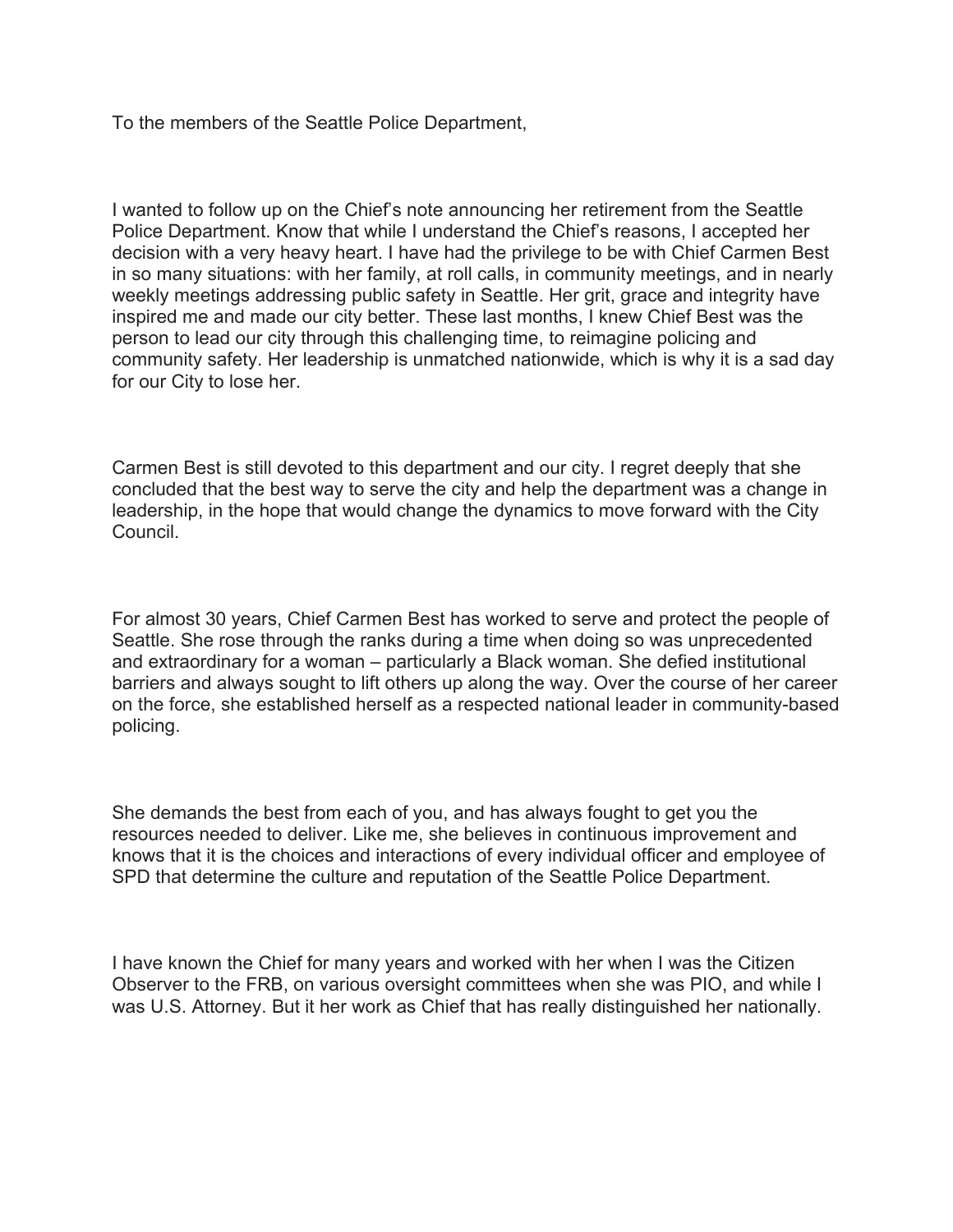As Chief, she led the way on community policing. She implemented the Collaborative Policing Bureau and oversaw the relaunch of the City's Community Service Officers. She regularly met with community members and worked to advance a customer service approach to policing. She led the department toward a dramatic reduction in use of force against people in crisis as well as a decreased major crime rate in 2019. In addition, she hired more diverse officers to reflect the community, and in 2019, the department hired its most diverse class in recent memory at 39 percent people of color.

I have asked Deputy Chief Adrian Diaz to assume the role of Interim Chief in September. I am confident that Deputy Chief Diaz will succeed in his new role as Interim Chief. Serving nearly two decades in the department, he has led the innovative Collaborative Policing Bureau, and he will work with community members and officers to protect community safety and reimagine policing in Seattle.

We are living through one of the most uncertain and historic times in our City's history. We are in the midst of a global pandemic and the most challenging economic times. We also must rethink our approach to community safety and to invest more deeply in communities of color. The City, like its businesses and residents, is facing tough economic times. We also are at a moment when we must acknowledge the disparate generational impacts of policing on Black people and other communities of color. Chief Best and I had begun the work of rethinking our approach to community safety, and to invest more deeply in communities of color. That work must and will continue.

I know that this necessary public debate is personal for you, and that it affects not just your jobs. It impacts your families and the pride you have in serving the public. I also know it seems like the real strides SPD has made in recent years are going unrecognized. I talk to Chief Best every day, many times in the middle of the night when significant incidents occur. I know how hard you are working and all you are doing in each part of this city to serve the residents and businesses of Seattle. I believe your work and dedication is probably more important than it has ever been, and agree with Chief Best that the city needs and supports you. I also believe SPD will not just make it through these challenges but will come through as a stronger and better organization which continues to lead the nation.

We are fortunate that Deputy Chief Adrian Diaz was ready to step into the job and he will ensure SPD remains committed to continuing Chief Best's vision to build a police department that is centered around true community policing.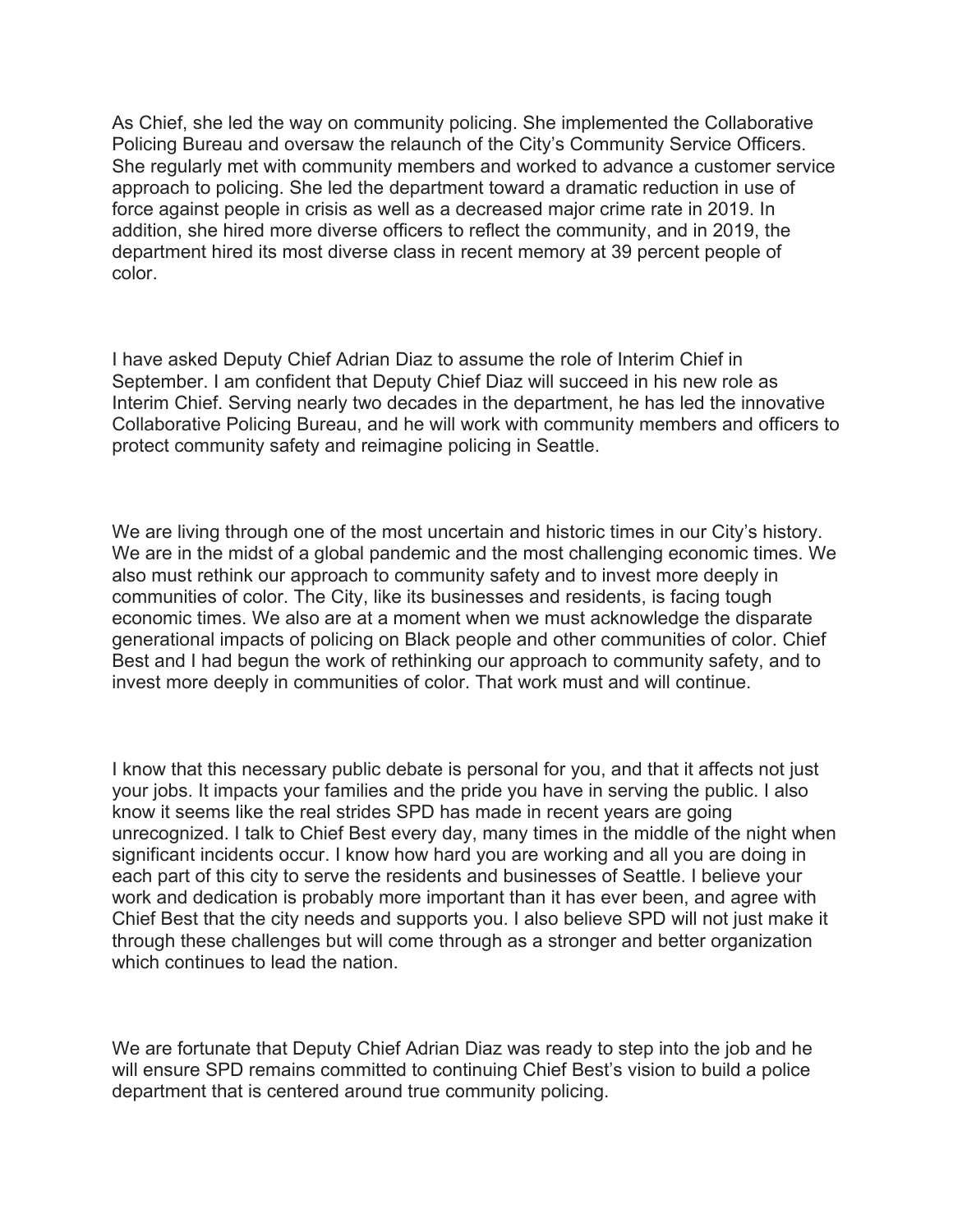Thanks for all you're doing for the people of Seattle.

Sincerely,

Jenny

**From:** Best, Carmen [<Carmen.Best@seattle.gov>](mailto:Carmen.Best@seattle.gov) **Sent:** Monday, August 10, 2020 9:32:50 PM To: Best, Carmen [<Carmen.Best@seattle.gov>](mailto:Carmen.Best@seattle.gov) **Subject:** A message from the Chief

To the Women and Men of the Seattle Police Department –

I wanted to notify you that I will be retiring from the Seattle Police Department, effective September  $2^{nd}$ , 2020. I wanted you to hear this from me, but some media have reached this conclusion on their own.

This was a difficult decision for me, but when it's time, it's time.

I want to thank Mayor Durkan for her continuous support through good times and tough times.

I am confident the department will make it through these difficult times. You truly are the best police department in the country, and please trust me when I say, the vast majority of people in Seattle support you and appreciate you.

I am impressed daily at your skill, your compassion, and your dedication. I am thankful my command team has agreed to continue serving the department, and that Mayor Durkan has appointed Deputy Chief Adrian Diaz as the interim Chief of Police. Chief Diaz shares my commitment to this department and has the trust of the community.

I look forward to seeing how this department moves forward through the process of reenvisioning public safety. I relish the work that will be done by all of you.